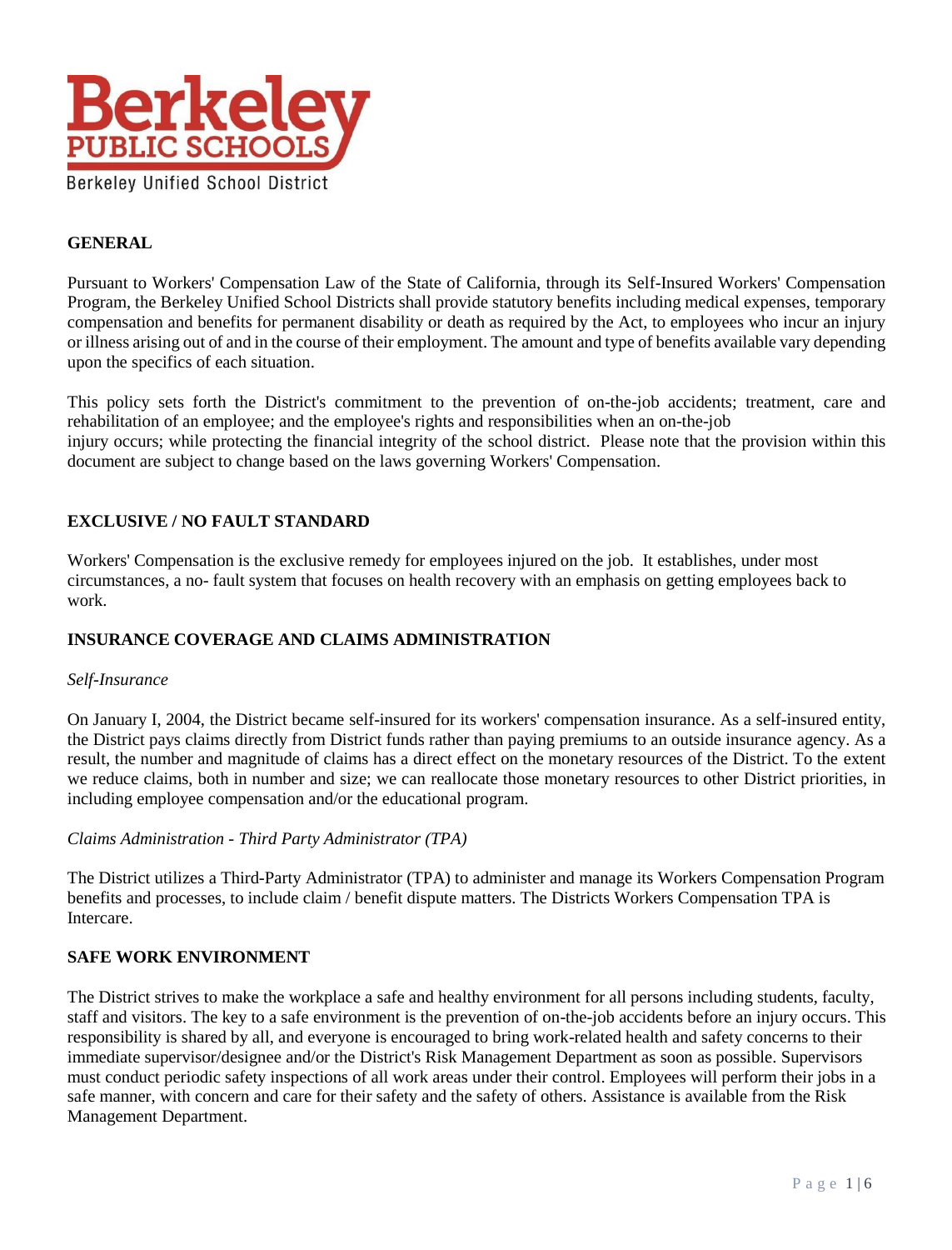## **REPORTING PROCEDURES**

The procedures within this section are to be followed when an employee sustains a work-related injury or illness. These procedures conform to existing California Workers' Compensation laws and facilitate the delivery of appropriate benefits. Upon notification of the accident, the immediate supervisor or designee shall provide the employee with the District's Worker's Compensation Claim Packet. The immediate supervisor or designee will ensure all applicable forms are received within one working day of receipt from employee and submitted to the Risk Management Department. Regardless of the severity, or the need for medical treatment, employees must immediately report on the job accidents, injuries or illnesses to their supervisor.

CAL/OSHA requires fatalities and serious injury/ illnesses; including hospitalization be reported to OSHA within the first 8 hours of the injury. Therefore, the immediate supervisor or designee shall report all accidents within 6 hours of the injury to the Risk Management Department, by phone and facsimile. In relation to this subject matter, only the Risk Manager or designee shall speak on behalf of the District to Cal/OSHA.

## *Accident Reporting - Employee Electing Treatment*

Employees electing to seek medical treatment, along with his/her supervisor shall complete the Workers' Compensation Packet. The Workers' Compensation Packet includes the Acknowledgement, DWC 1, Incident Report, Witness Report and Supervisor's Report. The employee's supervisor shall sign the "Employer" section all applicable forms. If there are any witnesses to the accident they may also complete the Witness Report and submit with other relevant forms. All documents are to be forwarded to Risk Management within one (1) work day of receipt of the form from the employee. A copy of each form should be retained at the site or department for record. By law, a claim is opened (not accepted) when the employer receives the DWC-1. Employees should not submit the DWC-1 form if it is not their intention to file a claim.

## *Accident Report - Employee not Electing Treatment*

When an employee elects not to receive medical treatment, the employee and his/her immediate supervisor, shall complete the Report of Incident form. The completion of these forms preserves the employee's rights under Workers' Compensation. The forms should be completed as soon as possible, but no later than 2 work days after the injury occurs.

## *Suspected Reoccurrence or Aggravation of a Prior Injury*

When an employee suspects that he/she has experienced a reoccurrence/aggravation of the original injury, the employee and immediate supervisor are to complete the process as a new claim above and contact the physician for the original injury. The employee shall also contact the claim examiner at the TPA who processed the original claim for additional instruction. Until the physician certifies that the employee has experienced an aggravation of a prior injury/illness or if the employee has sustained a new injury, the claim will be handled as new and benefits will be placed on delay.

## **MEDICAL TREATMENT**

Workers' Compensation Program will pay for appropriate medical treatment of a compensable claim. Medication prescribed by the treating physician may also be provided under Workers' Compensation. If an employee has a prescription filled by a non-participating pharmacy, he/she will pay out of pocket and request reimbursement from the TPA. An employee experiencing a work-related injury or illness electing to seek medical care shall do so in accordance with the District's policy and the medical treatment guidelines used under California's Workers' Compensation Act.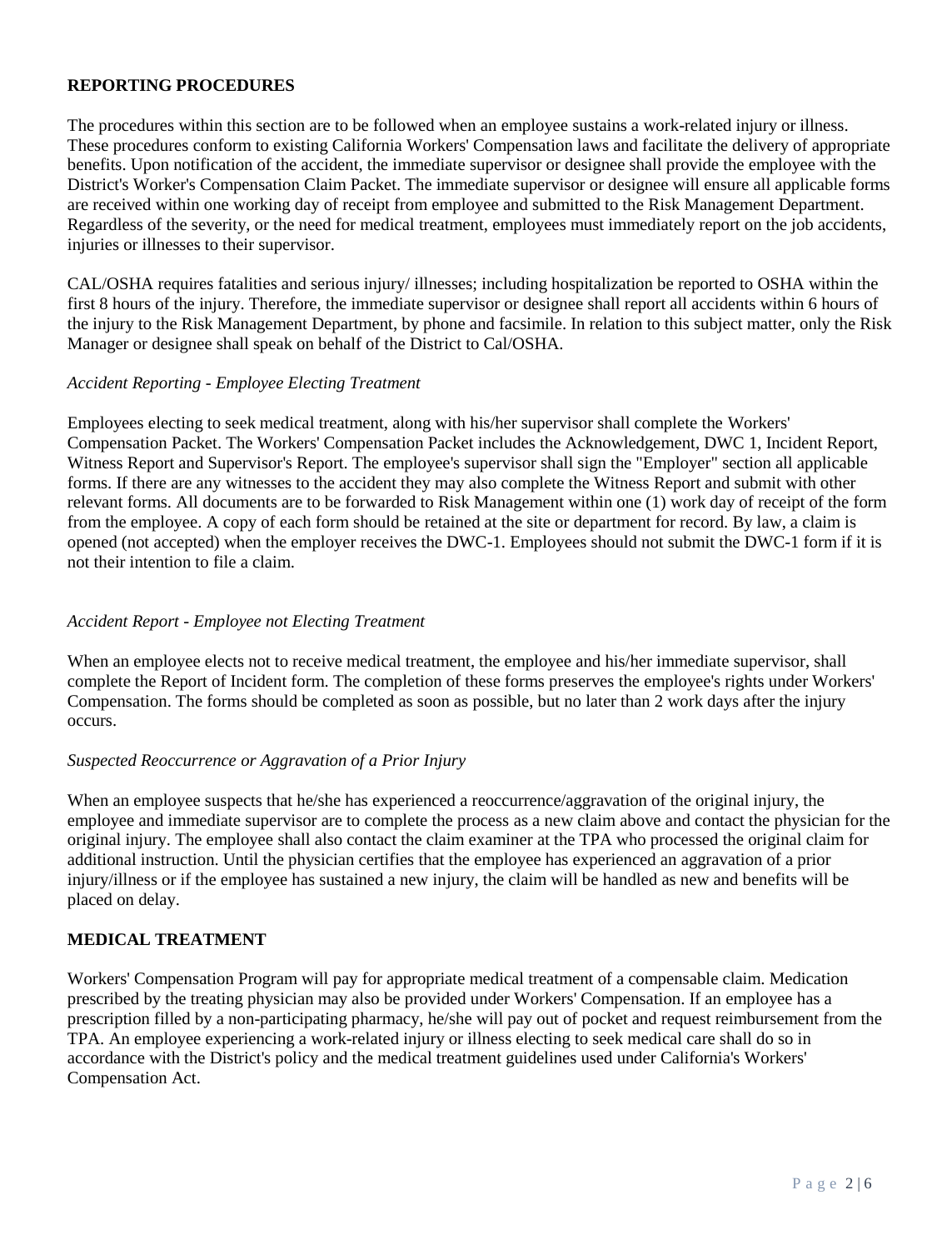## *Medical Treatment Authorization*

District medical treatment authorization, to its designated Occupational Health Center, is done on a District referral form. An injured employee is to contact Company Nurse at the time of injury, or as soon as possible, by calling (877) 247-1447. Company Nurse will make the referral advise the injured employee to schedule an appointment at Occupational Health Center, by calling (510) 752-1244. If necessary, the employee's supervisor could contact Company Nurse on behalf of the employee. All medical treatment referrals for employees must be reported to Risk Management, via phone and/or email, by contacting:

Risk Management/Workers Compensation Office Telephone: (510)-644-2879 Fax: (510) 644-8881 or email: [riskmanagement@berkeley.net](mailto:riskmanagement@berkeley.net)

Treatment Facility - Kaiser Occupational Health Center

Normal Business Hours: M-F, 8:00am - 5:30pm 3701 Broadway Avenue, 5th Floor, Suite 501 Oakland, CA. 94611 (510) 752-1244

Kaiser's Oakland Medical Center - After Hours / Urgent Care Hours: M-F, after 5:30pm and open on weekends 275 W. MacArthur Blvd. Oakland, CA. 94611 (510) 752-1190

Please be advised that all employees are to be seen at the Occupational Health Clinic named above unless the following exceptions apply. Failure to comply can jeopardize coverage under the Workers' Compensation Act:

The employee is away from the District, on District authorized business, and needs immediate care. The injury requires emergency hospital care. A written Physician Pre-Designation form, authorizing the employee treatment by his/her own primary treating physician is on file in the Risk Management office prior to the injury. 30 days after the date of reported injury, an employee may change from the District's approved medical provider and choose his/her own physician: however, the employee must notify the District and the TPA in writing of this change. The TPA will review the request and process accordingly.

# **EMERGENCIES**

## *Life Threatening in Nature*

When an injury or illness is life threatening in nature, such as loss of limb or a severe burn, call 911 to be seen at the nearest emergency facility. Any follow up treatment must be with Kaiser's Occupational Health, listed in the above section. An employee's supervisor must contact Risk Management in the time frame noted under section *"Reporting Procedures."*

## *Urgent, but not Life Threatening in Nature*

If there is an urgent work-related injury and it is necessary for the employee to visit a doctor immediately, instructor assist the employee to:

Kaiser Oakland Medical Center, Emergency Care 275 W. MacArthur Blvd. Oakland, CA. 94611 (510) 752-1190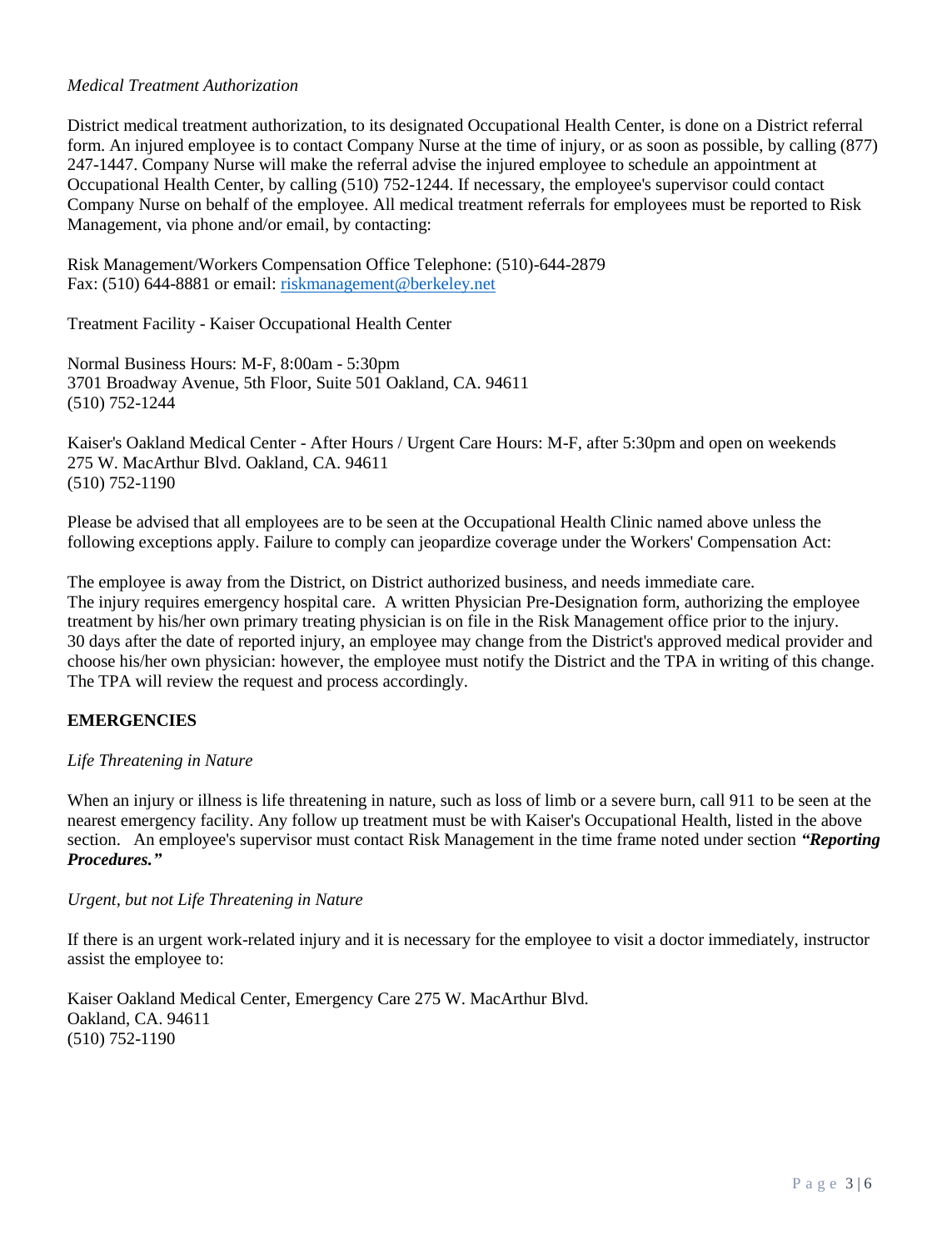## **MISSED WORK**

#### *Physician Certified Leave of Absence*

The employee is required to attach the physician's statement / work status document to the Absence Certificate for all missed days due to an injury or illness upon his/her return to work. The employee's immediate supervisor will submit the Absence Certificate, on the behalf of the employee, in the event the employee has not returned to work. The employee's immediate supervisor will submit absence certificates to submitted to Human Resources once a week. In order to return to work, the employee is required to submit a physician's statement releasing them to full duty or modified duty, to the immediate supervisor or supervisor's designee and Risk Management.

#### *Time missed on the day of the injury*

An employee's sick, annual or personal leave is not charged for time lost to seek medical treatment the day of the injury. However, employees are expected to return to work after the injury, unless the treating physician provides a statement that the employee is not medically fit to return to work. Upon returning to work, the employee must submit his/her physician's work status report to Risk Management and their supervisor; via facsimile and inter-district mail which then be forwarded to their supervisor/ site administrator for review and processing.

## *Medical Appointments*

If the physician determines that additional appointments are needed (i.e. physician and/or physical therapy), the employee should schedule these appointments outside of work hours. Under Workers' Compensation law, the employer is not required to provide compensation for time taken off during the work day to attend medical appointments.

#### *Non-Medical Appointments*

When an appointment is set on behalf of the injured employee by the TPA's assigned claim examiner, compensation for that day is paid by INTERCARE. The injured employee is not responsible to use his/her sick, vacation or any other paid leave. Examples of non-medical appointments could include QME appointments, second opinions, court appearances and/or depositions.

## **WAGE COMPENSATION**

#### 60 Days of Industrial Leave

Per Education Code 45192, each employee with an accepted workers' compensation claim is entitled to 60 days of industrial leave. Industrial leave is governed by a physician's note. Deduction of industrial leave will begin the first day an injured employee is off of work per his/her primary treating physician. The deduction will end once the employee has returned to work. The injured employee is entitled to no more than 60 days per claim. Industrial leave will not accumulate from year to year.

However, if the 60 days overlap into the next consecutive fiscal year, the injured employee is entitled to the remaining balance of days. Industrial leave is reduced by one day for each day of authorized absence, partial days cannot be deducted from industrial leave. Total wage compensation cannot exceed 100% of employee normal daily wage or salary. Risk Management is responsible for tracking an employee's 60 days of industrial leave.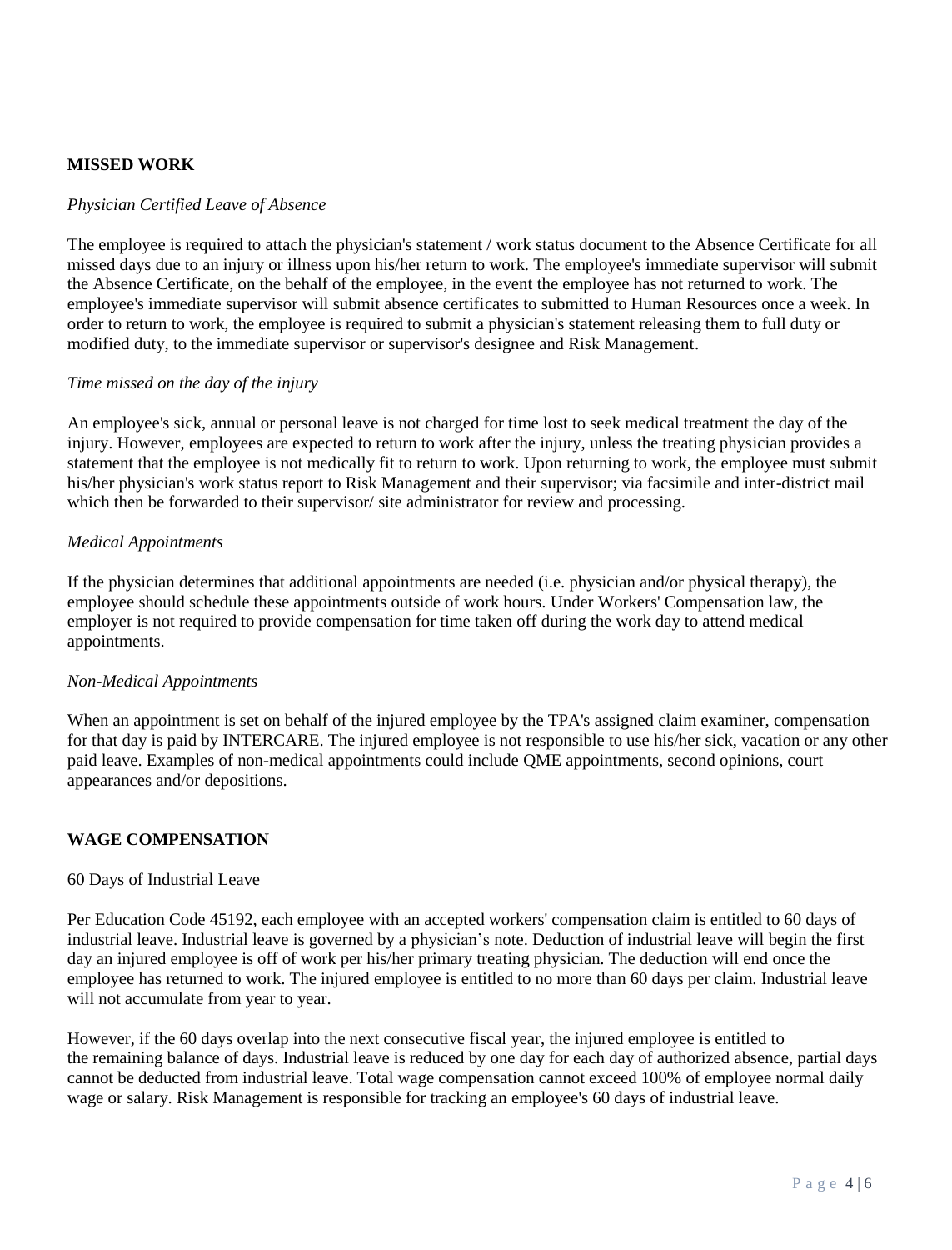## **Temporary Disability (TD)**

Per Workers' Compensation law, each employee with an accepted workers' compensation claim is entitled to temporary disability payments for each authorized absence (per a physician's note). Once an employee has exhausted their 60 Days of Industrial Leave, INTERCARE will compensate wages for loss time. INTERCARE will pay two/thirds (2/3) of the injured employee's daily wages or salary, for each day of authorized absence.

#### *Integration of Paid Leave with Temporary Disability {TD)*

Each employee with an accepted workers compensation claim is entitled to integration of paid leaves with temporary disability; for each authorized absence (per a physician's note). Examples of paid leave included Sick Leave and Vacation Leave. The District will automatically integrate the 2/3 of temporary disability with sick leave in 1/3 increments, to insure full wages. Once sick leave has been exhausted, the employee has the option to integrate vacation leave in 1/3 increments. Once the injured employee has exhausted his/her sick and vacation leave, they are entitled to Extended Sick leave per the employees collective bargaining agreement. Temporary Disability cannot be integrated with Extended Sick Leave. Total wage compensation cannot exceed normal daily wage or salary.

#### *Permanent Disability*

An injured employee who has been deemed Permanent & Stationary (P&S), has reached his/her Medical Maximum Improvement level (MMI). Once P&S, the injured employee is no longer entitled to temporary disability (TD). Instead, the employee will be paid Permanent Disability (PD). Permanent Disability advances are separate and distinct from work loss time. It is meant to pay the injured employee for his/her loss of earning capacity. It is not meant to replace wages while he /she is off work. Permanent disability is calculated by workers compensation law and payments are sent directly to the employee from INTERCARE. If an injured employee takes time off work due to his/her injury or for medical appointments; it is treated like normal loss time. The injured employee's sick, vacation or other available paid leave will be utilized for the time missed.

## **FAMILY AND MEDICALLEAVEACT(FMLA)**

If an employee experiences a job-related injury or illness that meets the definition of an FMLA qualifying event, Human Resources shall notify the employee that she/he is being placed on FMLA leave. The number of unpaid leave days under FMLA an employee is eligible to receive is reduced by the time off covered under Workers' Compensation. Employees must contact Human Resources to acquire additional information regarding FMLA.

## **RETURN TO WORK**

To assist injured employees in their recovery, the District provides temporary duty in the form of modified or alternative work whenever possible. Upon release by a physician of the employee to modified duty or restrictions, the employee must submit a physician's statement or work status document certifying such to their immediate supervisor prior to commencing work. The supervisor should forward the physician's statement or work status document to Risk Management immediately upon receipt.

2020 Bonar Street, Berkeley, CA 94702 (510) 644-8593 Fax: (510) 644-8885 [riskmanagement@berkeley.net](mailto:riskmanagement@berkeley.net)

The District utilizes a Third-Party Administrator (TPA) to administer and manage its Return-to-Work program benefits and processes. The Districts Return-to-Work TPA is **Norm Peterson & Associates.** If an employee is returned to work with restrictions Norm Peterson & Associates will coordinate alternative with the employee's immediate supervisor and Risk Management. If modified duty still cannot be coordinated by Norm Peterson & Associates, the employee may be placed on temporary disability in accordance with Section 8.2 and applicable Workers Compensation